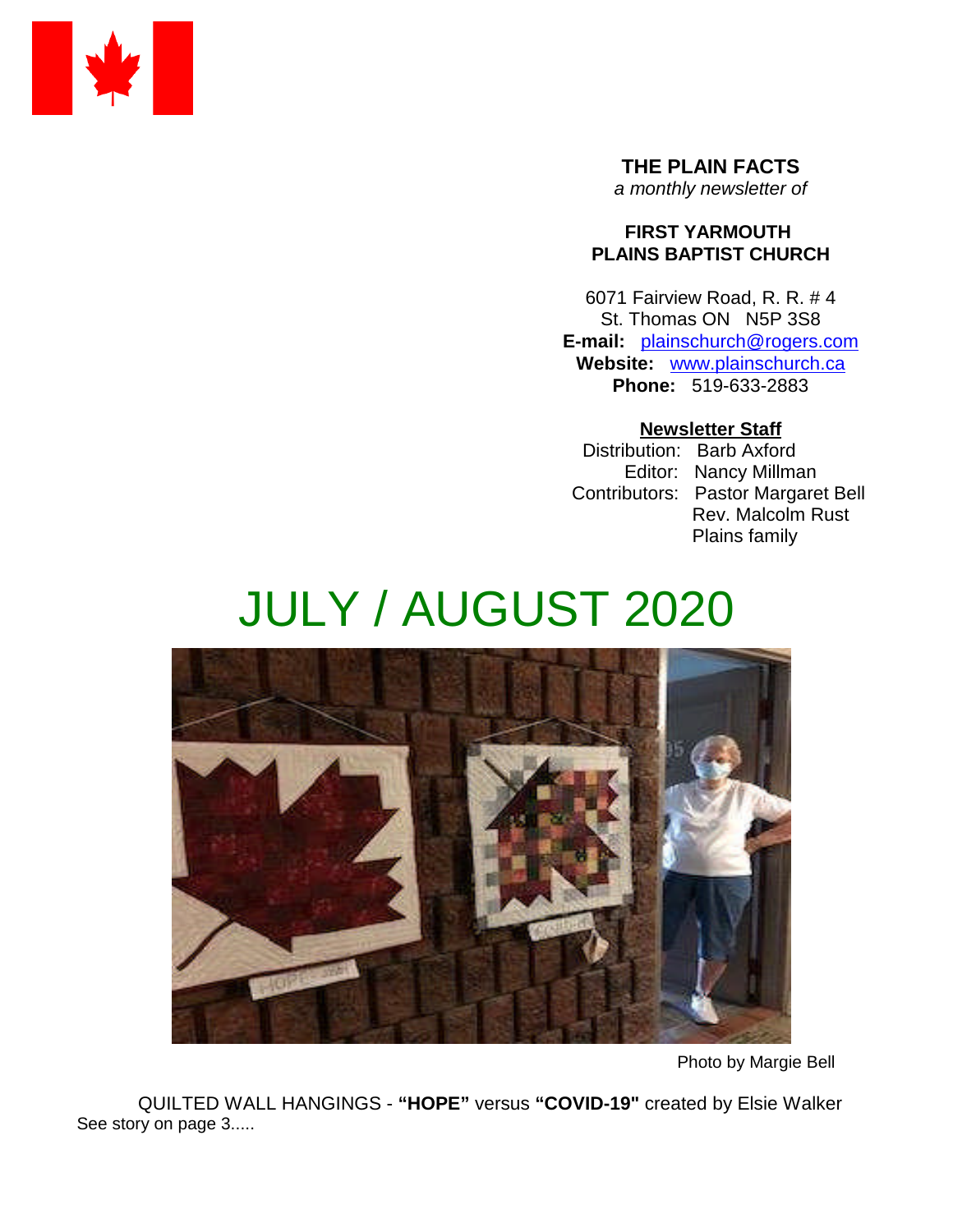

Cathy Tredenick Marilyn Cartwright Heather Crafts Marilyn Smith Dave & Janet Stewart Ray Martin Milton Springer Marietta Roberts Vince Melvin **Carol Maes** Larry Mizon **Betty Graham** Ashley & family Cannady Family Ferne Jameson-Pell Ed Somerville Jason Carnegie Sally Paul Janet & Dennis Judy Jacklin Neil & Cody John & Carla Norton Rae Axford

Mary Underhill **Greg Lidster** Family of Bonnie Brown Family of John Lounsbury

### **Sunday Scripture Reading**

**July 05**-**Pentecost 5** Genesis 24: 34 - 38, 42 - 49, 58 - 67 Romans 7: 15 - 25a Matthew 11: 16 - 19, 25 - 30



#### **In Sympathy**

Our sympathy is extended to Steve and Jo Anne Pettit at the death of Steve's dear mother, Bonnie (Mildred ) Brown at Queen's Village, London on June 17. Bonnie died of natural causes at the age of 96 years. Her family was allowed to visit her in palliative care during her last days for which they are truly grateful. She will be sadly missed and long remembered.

The sympathy of the Plains Family is extended to Mike, Amy (Dale) & Evan Jackson at the passing of Mike's dear uncle John Lounsbury. John will be mourned by his sister, Liz (Jim) Jackson and all his loving family members and friends. John worked as a Manager for GM for many years and was a dedicated leader at Central United Church. He was 77 years. He will be greatly missed.

Our sympathy is extended to Carla and John Norton at the passing of Carla's dear father, Henry Vriens. Harry passed away at home on June 22. He was 88 years old.

Suzanne Ferguson offered this tribute:

Harry Vriens was a true horseman. Not only was he an accomplished and sought after blacksmith he also was a great equestrian who could ride and drive horses. He kept his Dutch heritage by always wearing wooden shoes. After getting to know Harry, of course he had a love of horses and made his living with them --but his true love was his daughter Carla. He was so proud of her. The horse community has lost a great friend. May he rest in peace.



*express permission to speak on their behalf.*

#### **PRAYER CONCERNS** *To protect the privacy concerns of our families, friends, neighbours and church*

*family, it is requested that before names are submitted to the Pastor for prayer, or are put on the Plain Facts prayer list, permission be sought and granted from the individuals to be named, or from family members who have been given*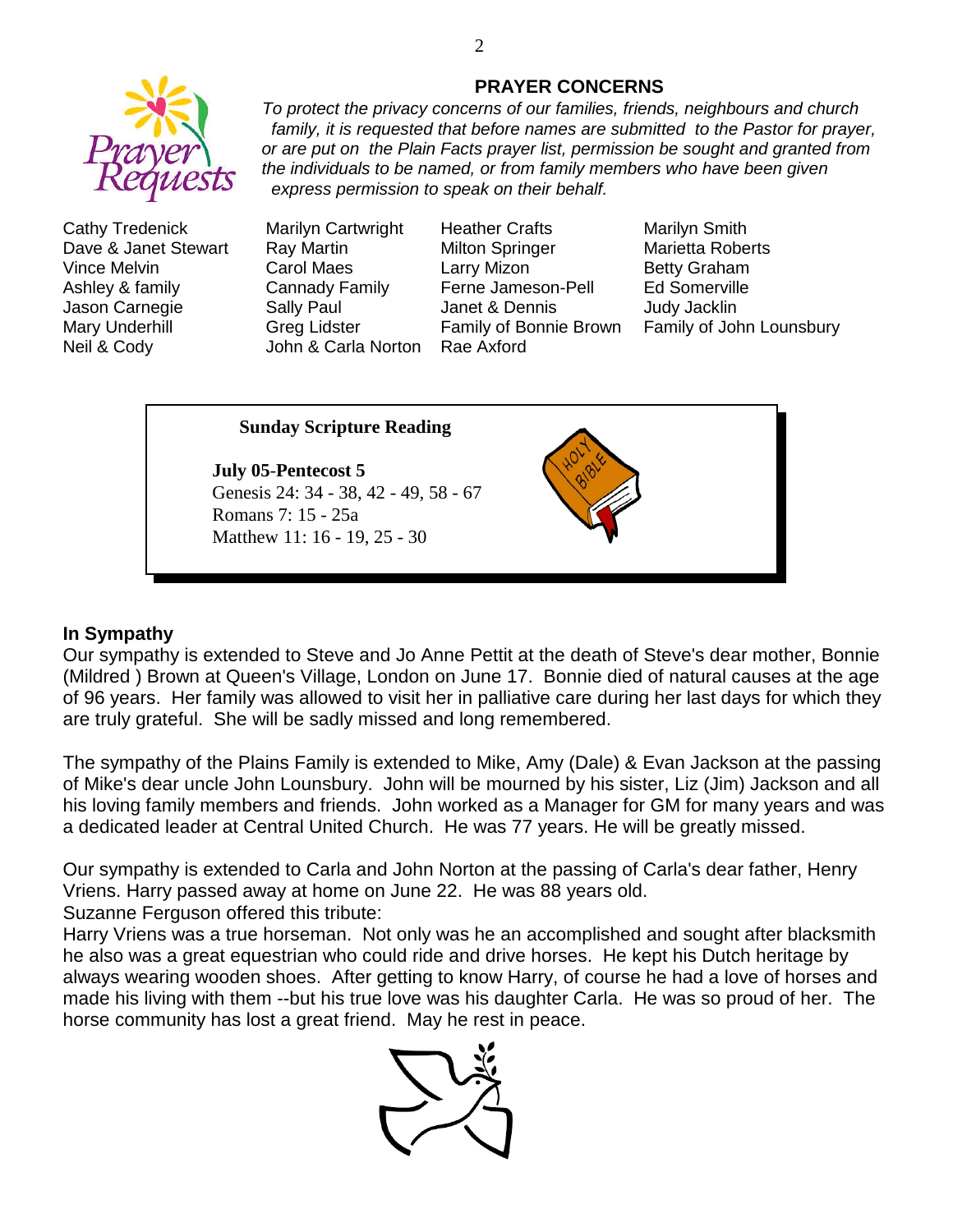# **EVENTS FOR JULY ARE CANCELLED DUE TO COVID-19 CONCERNS**

Pastor Bell will be on vacation for 4 weeks, starting Monday, July 6 to Tuesday, August 4.

The deacons, John Gibbons, Betty Rewbotham, Joanne O'Drowsky and Wayne Dale will be in touch, and feel free to contact them by phone or email, if you require their assistance, prayers, etc.

After August 4, the deacons, trustees, Finance Committee and Pastor Bell will assess the situation and move forward as we are able. We want everybody to move forward, safely, with faith and confidence in each other and in our God who is always with us, and, in this with us.

#### **CONTINUED...**



**Troy Dale** graduates from East Elgin Secondary School in June. He has been working at a tool and die shop in St. Thomas, and will continue his education to become a millwright. Troy is the son of Jamey and Heather Dale and grandson of Dan and Shirley Dale.

**Lexie Sawyer** graduates from Grade 8 at Kettle Creek Public School, Port Stanley. She will be attending Parkside Collegiate. Lexie is the daughter of Kathy Sawyer and Jeff Sawyer and the granddaughter of Bob and Donna Limon and Doug and Mary Sawyer.

# **"HOPE"** versus **"COVID-19"**



**HOPE** - The red maple leaf is symbolic of the people of our nation, our country. It is inspired by the red maple tree by my balcony, which I watched come into leaf this spring.

**COVID-19** - The dark coloured maple leaf is also symbolic of the people with the effects of the distress in our lives; unhealthy, sickness and deaths, constant changing information and rules from the media. The shades of grey in the background indicate our confusion and the turmoil in our lives.

The **mask** pinned on as an addition of whether to wear or not - more confusion.

There are 169 2" (two inch) squares and half square triangles in each leaf. The challenge presented was similar to putting a puzzle together. The project started as something to fill in time and to occupy my mind after many days of indecision. Early one morning (5:30'ish) I awoke with the

idea that there needed to be two wall hangings.

One dark but with some red to show the distress in our lives and country. It is hung upside down to indicate the turmoil of our society, but may be changed to right side up when COVID-19 is no longer a threat.

The red leaf is full of hope and colour for the future.

Have faith - God is constant. We will get through this. It is just a hiccup in our journey.

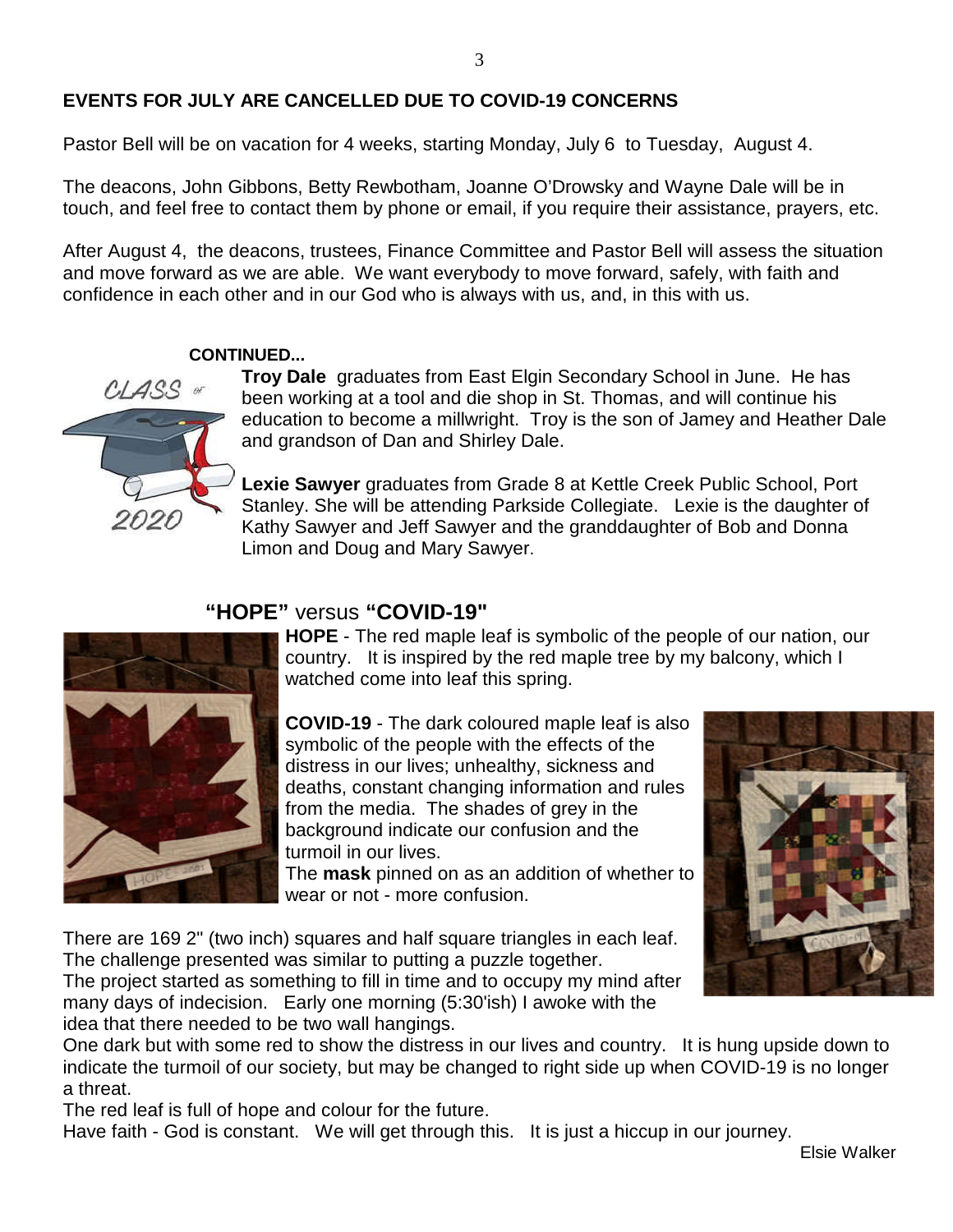#### **JULY BIRTHDAYS ANNIVERSARIES**

- $2<sup>nd</sup>$ nd Bob Limon 12th Todd Ruddock 6th Karl & Donna Crocker  $2<sup>nd</sup>$  $3<sup>rd</sup>$  $5^{\text{th}}$  $5<sup>th</sup>$  $6<sup>th</sup>$  $7<sup>th</sup>$
- $7<sup>th</sup>$
- 
- $8<sup>th</sup>$  10<sup>th</sup>
- 
- $10^{th}$  Anna Woodhouse  $31^{st}$  Erene Mifsud<br> $12^{th}$  Carolyn Chesterfield Carolyn Chesterfield
- 
- 
- 
- 
- 
- 
- th Jeff Wilcox 25th Ellen Brekelmans (75) 26th John & Carrie Bolt
	-
- Darrin Ralf 27<sup>th</sup> Mike Jackson
- Gary Higgs  $28<sup>th</sup>$  Kathy Weare
	-

- 
- Joyce O'Connor 16<sup>th</sup> Greg Graham 6<sup>th</sup> Mike Jackson & Amy Dale<br>Ashley Sawyer 20<sup>th</sup> Ray Martin (88) 7<sup>th</sup> John & Sherry Doner
- Ashley Sawyer 20<sup>th</sup> Ray Martin (88)  $7<sup>th</sup>$  John & Sherry Doner
- Carl Sibley 21st Don Ferguson 15<sup>th</sup> Tim & Cathy McCarthy
- Michael Sargeant 25<sup>th</sup> Wayne Higgs 22<sup>nd</sup> Dave & Carolyn Chesterfield<br>Jeff Wilcox 25<sup>th</sup> Ellen Brekelmans (75) 26<sup>th</sup> John & Carrie Bolt
	-
- Melissa Zellas  $25<sup>th</sup>$  Aria MacCallum  $28<sup>th</sup>$  Bob & Donna Limon
- Sherri Doner 26<sup>th</sup> Sharon Axford 28<sup>th</sup> Ross & Anna Woodhouse



# **AUGUST BIRTHDAYS ANNIVERSARIES**

- $1<sup>st</sup>$ Sam Nicolle  $19<sup>th</sup>$  Ken Jacklin  $7<sup>th</sup>$  Martin & Laura Penner
- $1^{\rm st}$ Sue Anne MacCallum  $20^{th}$  Donna Ewart  $9^{th}$  Brian & Tiffany Plaunt Kim Vanderberghe  $22^{nd}$  Bob Nicolle  $20^{th}$  Deb & Ramzi Afara
- $5<sup>th</sup>$ Kim Vanderberghe  $22^{nd}$  Bob Nicolle  $20^{th}$  Deb & Ramzi Afara
- $6<sup>th</sup>$ Kolton Dale 22<sup>nd</sup> Marilyn Cartwright(80) 20<sup>th</sup> Zoey & Regina Chen<br>Karen Cook 23<sup>rd</sup> John Gibbons 29<sup>th</sup> Steve & Jo-Anne Pett
- $8<sup>th</sup>$
- Karen Cook 23<sup>rd</sup> John Gibbons 29<sup>th</sup> Steve & Jo-Anne Pettit (56)<br>Barbara Axford (85) 24<sup>th</sup> Leslev Micallef  $15<sup>th</sup>$  Barbara Axford (85)  $24<sup>th</sup>$  Lesley Micallef
- 15<sup>th</sup> Bodhi MacCallum 25<sup>th</sup> Tyler VanDuynhoven
- 16<sup>th</sup> Ken Greenslade (87)



Port Stanley Food Bank left boxes of food for needy families outside the church on June 10.



**THANK YOU** to Pastor Margie Bell for her creativity, compassion, continuity and commitment to this congregation during these difficult times. Your meaningful recorded and printed sermons and prayers reach out to us, and to others. Thank you for

spearheading the Sunday afternoon virtual coffee breaks via ZOOM. Thank you for your phone calls, "distancing" visits and your constant vigilance over your "flock" and your friends. **THANK YOU** to Sherry Graham and Amy Dale for providing the music for the recordings, and to the chosen few whose voices enhance the hymns.

**THANK YOU** to Phyllis Huffman for your role in the technical support, the recordings and their distribution. **THANK YOU** to our Deacons; John Gibbons, Joanne O'Drowsky, Wayne Dale and Betty Rewbotham for your assistance in guiding this church through these murky waters. Our church is blessed with outstanding talent, and with folks who share generously of their gifts and time.

**Thanks** be to God for bringing us all together to this place!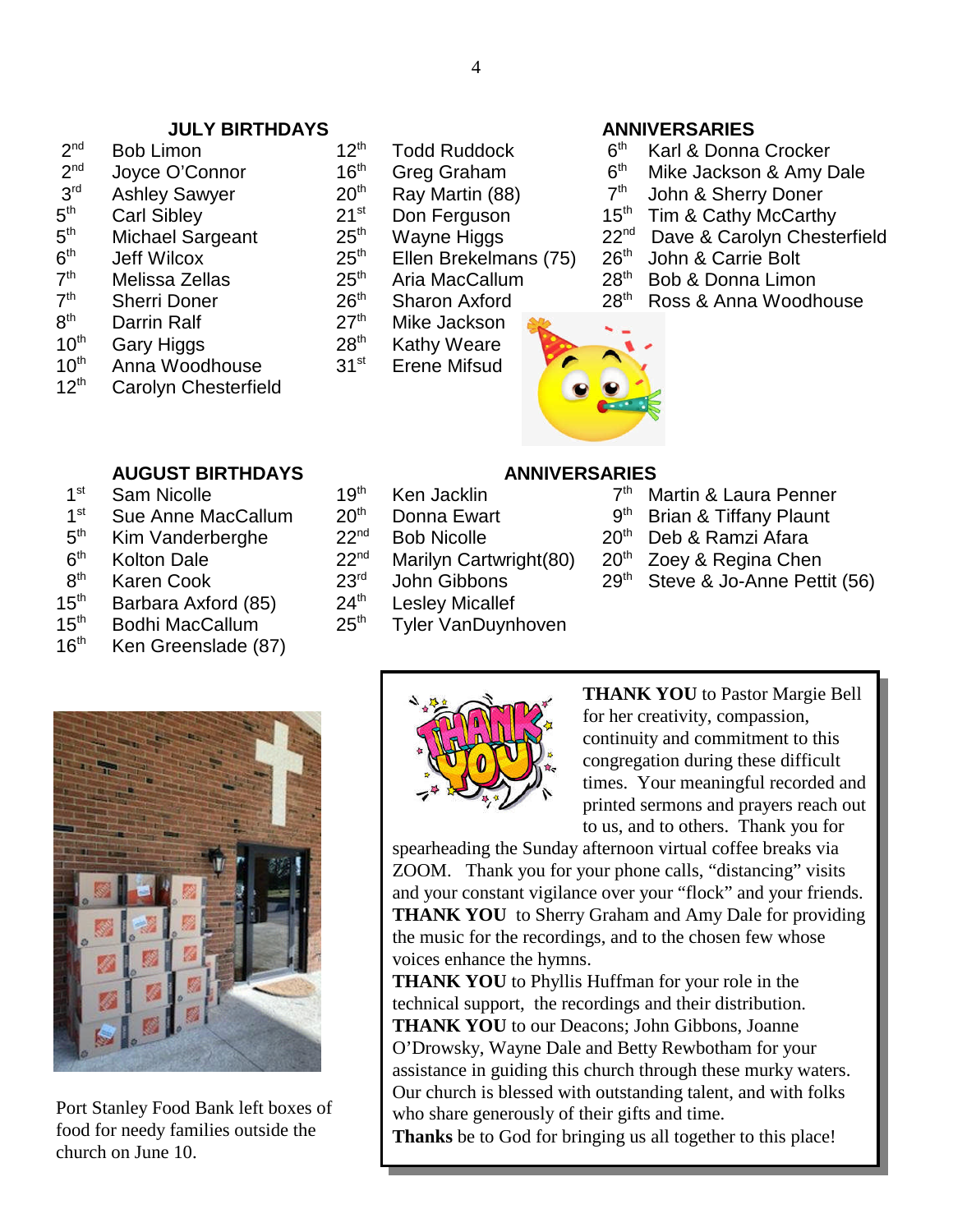**THANK YOU**. We wish to extend a sincere thank you to our friends and relatives who attended our **60th Wedding Anniversary** drive-through celebration on June 6. Your cards, gifts, phone calls and well-wishes touched our hearts. Special thanks to our daughter Deborah and son-in-law Ramzi for hosting the event, to our grandson Ryan and his partner Stephanie, and to granddaughter Amelia for their help. Regrets came from our son Darryl and grandson Cameron and partner Elyse. Due to personal distancing and Covid 19 restrictions they sent their virtual best wishes through Zoom. A Special thanks to our Church Family for the beautiful flower arrangement. We feel blessed to have such a wonderful and caring family. The same section of Floyd and Sharon Axford.



Thank you to our Plains church family for the beautiful flowers we received for our **55th wedding anniversary** on June 5th. Also, thanks for the many phone calls and cards. Love to all. George & Betty Lidster

> **NEW E-MAIL ADDRESS** Betty and George Lidster lidfin81@outlook.com

**THANK YOU** to my Plains church family for the beautiful flowers which were delivered to my door today, June 18. Marilyn Cartwright



# **JULY 1 - CANADA DAY**

Canada was named through a misunderstanding. When Jaques Cartier, a French explorer, arrived in the region, the local Iroquoian natives invited him to their 'kanata' (their word for 'village'). The explorers mistakenly thought the name of the country was 'Kanata'.

You know you live in Canada if:

Someone in a Home Depot offers you assistance… and they don't work there.

Pike is a type of fish, not some part of a highway.

You have switched from "heat" to "A/C" in the same day and back again.

You install security lights on your house and garage, but leave both unlocked.

You design your kid's Halloween costume to fit over a snowsuit. You have worn shorts and a parka at the same time.

You attend a formal event in your best clothes, your finest jewellery and your Sketchers.



Canada Day patriotic picture-Pat Misfud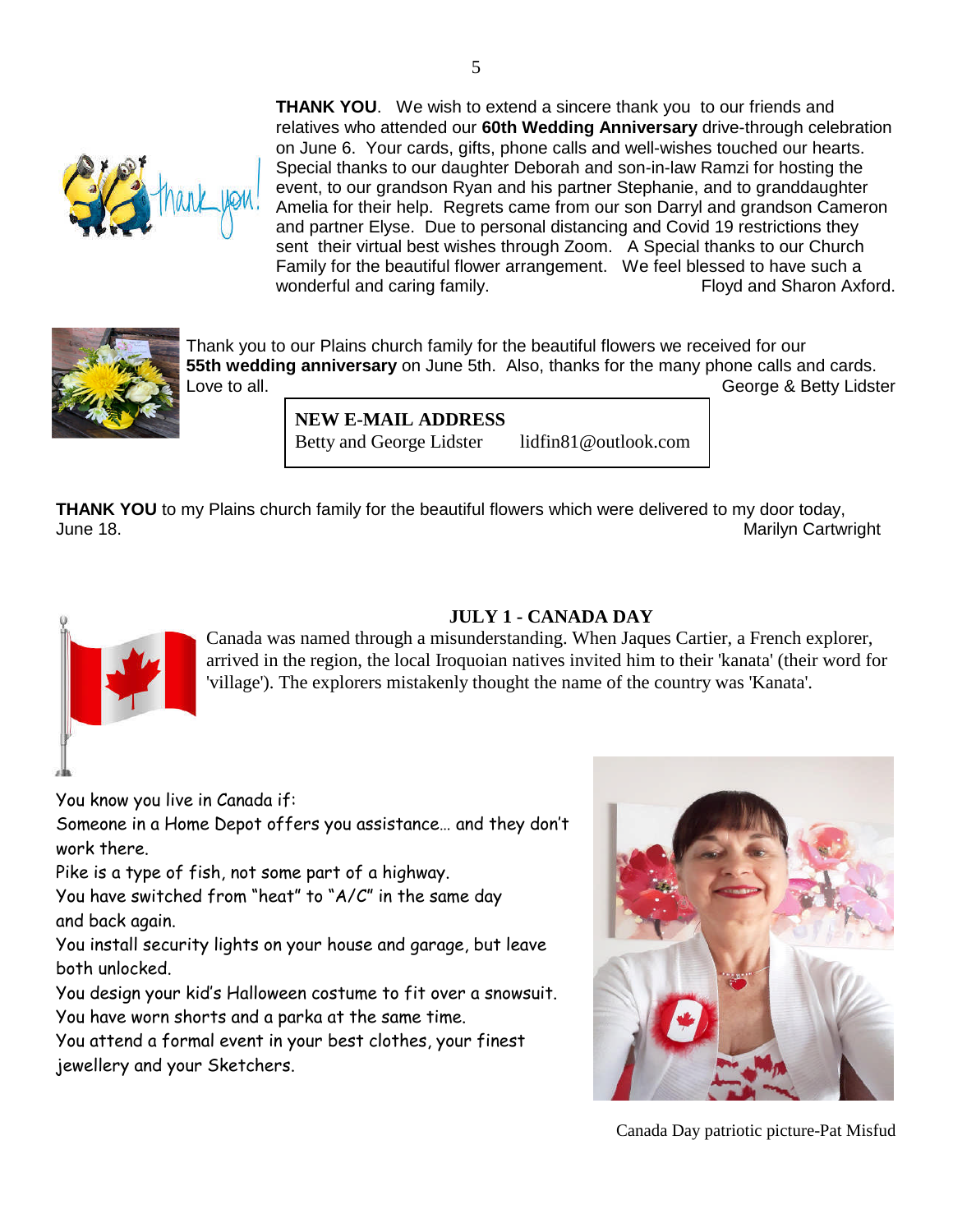

Margaret Bell with a Maple Leaf spoon rack that her dad Max made 40 years ago; now repurposed as Canada Day decor for her backyard



On a hot Canada Day what better way to celebrate than to wear red and white and enjoy an ice cream cone EH ! Betty Rewbotham



# **CONGRATULATIONS**

Jeff Wilcox's mom and Melanie's mother-in-law, Wes Wilcox is retiring from Caressant Care, Bonnie Place on June  $26<sup>th</sup>$ . After  $20+$  years of being a PSW she will be saying goodbye to the residents she so dearly loved taking care of. The staff will miss her too as she was an amazing worker. She will now get to spend more time with Randy (they celebrate 50 years of marriage this coming November), gardening and seeing her grandchildren more often, whom she loves dearly-- Corson, Cadence, Jackson and Emma. *Melanie Wilcox*



**Dayna Michelle Ruddock. She is the beloved daughter of Wayne & Donna. Cherished daughter of Malcolm Rust and dearest 'big' sister to Ryan and Todd. June 23, 2020 was Dayna's 50th Birthday. Tragically, she died from cancer in l992.**

*(See Pastor's Page)*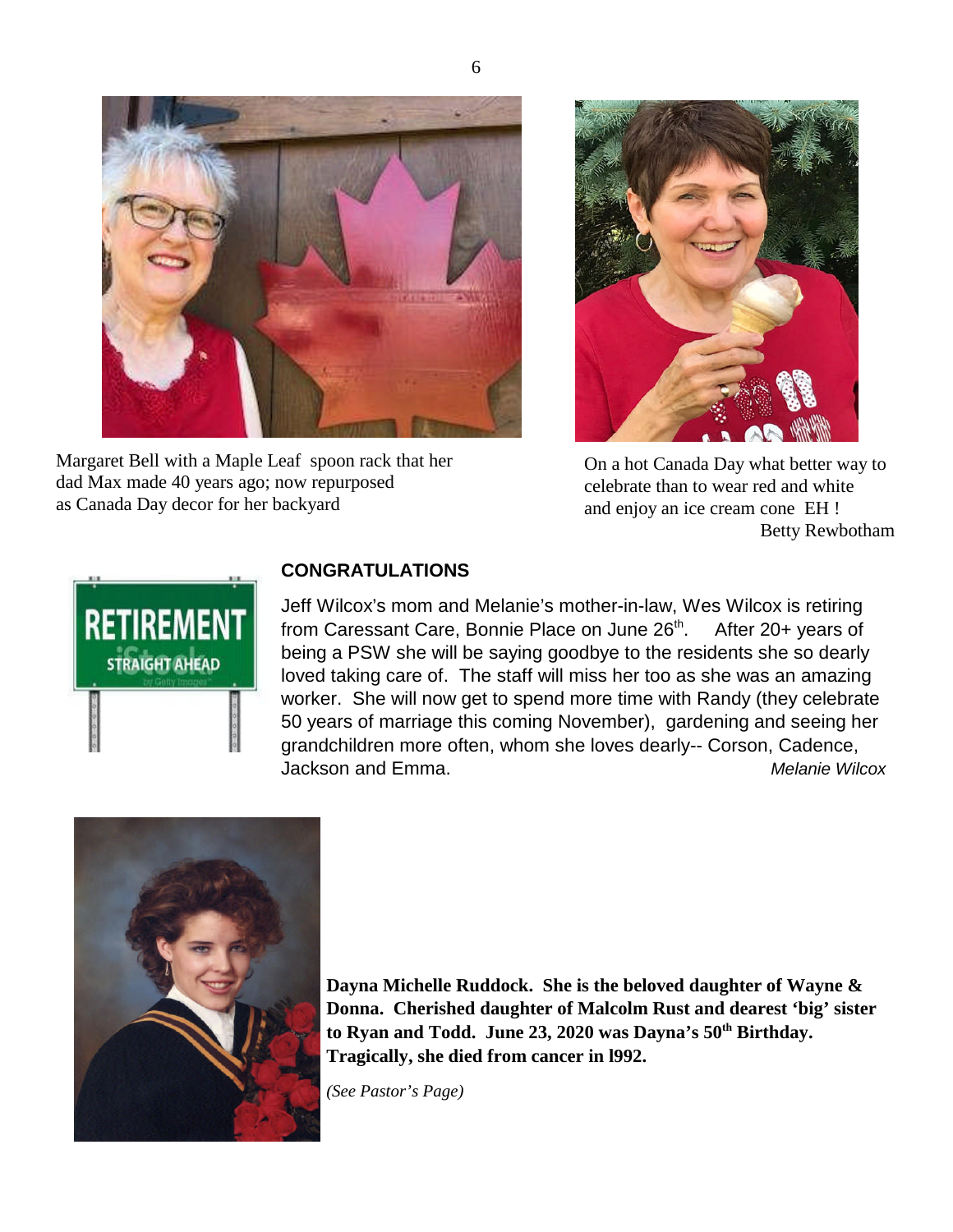#### **FIRST YARMOUTH BAPTIST CHURCH FINANCIAL STATEMENT as of 30th of June, 2020**

|                               | <b>General Fund</b> | <b>Missions</b>         | <b>Communion Fund Sunday School</b> |        | <b>Totals</b> |
|-------------------------------|---------------------|-------------------------|-------------------------------------|--------|---------------|
| <b>Income</b>                 | 46,969.65           | 1,482.52                | 1,530.91                            | 375.00 | 50,358.08     |
| <b>Expenses</b>               | 46,893.88           | 1,482.52                | 1,006.28                            | 375.00 | 49,757.68     |
| <b>Net Gain(Loss)</b>         | 75.77               | 0.00                    | 524.63                              | 0.00   | 600.40        |
| <b>Balance end of 2019</b>    | 50,208.97           | $\overline{\mathbf{0}}$ | 444.39                              | 0.00   | 50,653.36     |
| <b>Balance as at 06/30/20</b> | 50,284.74           | 0.00                    | 969.02                              | 0.00   | 51,253.76     |

**1. The General Fund shows a net gain as of the 30th of June 2020 of \$75.77. Note that no grass cutting bills have been paid for the season.**

- **2. Missions income as of June 30th, 2020 totalled \$1,482.52. That amount has been forwarded to CBOQ and CBM. This amount is made up as follows: CBOQ - General Budget - \$779.50; CBOQ Local Missions - \$120.00; CBM - General Budget - \$466.02; and CBM Sharing Way undesignated - \$117.00.**
- **3. The Communion fund had a net gain at the 30th of June, 2020 of \$524.63. There is an amount from previous years of \$444.39, leaving a balance in the Communion Fund of \$969.02.**
- **4. The designated Sunday School amount as at the 30th of June, 2020 was \$375.00. That amount has been paid to the Sunday school Treasurer at the end of the 2nd quarter.**
- **5. The Future Projects Fund as at the 30th of June, 2020 totals \$20,510.25, which includes \$2,500 from the Plains Social Committee and \$2,500 from the Plains Ladies Aid for the renovation project. Expenses to date total \$17,252.60. That total includes paying the audio/visual supplier-installer's invoice, building materials for the renovations to the front of the sanctuary, taping and mudding the sanctuary, finish painting the sanctuary, as well as touch up paint in Oak Hall and the furnace room. That leaves a balance of \$3,257.65 in the Future Projects Fund. The monitor is installed in Oak Hall, but we are awaiting the bill for that and for the projection equipment for Oak Hall. There will also be additional costs for materials for the cabinet for the mixing board and incidental costs for the installation of the oak panels at the front of the sanctuary. Donations are still gratefully accepted for the project.**

**Respectfully Submitted**

**Shirley E. Dale, Treasurer**

**\*\*Once again, I wish to express my sincere gratitude to the faithful people of Plains who continue to make sure their donations make it to my home, or to the CIBC bank account by etransfer. It is great to see the audio/visual project coming along so well, as well as the front of the sanctuary renovation. Stay safe and stay healthy!**

**The email address to send e-transfers to, is: northridgesd@gmail.com** Mailing Address: 44694 Fruit Ridge Line, R. R. # 5, St. Thomas, ON N5P 3S9 **Thank you for your financial support,**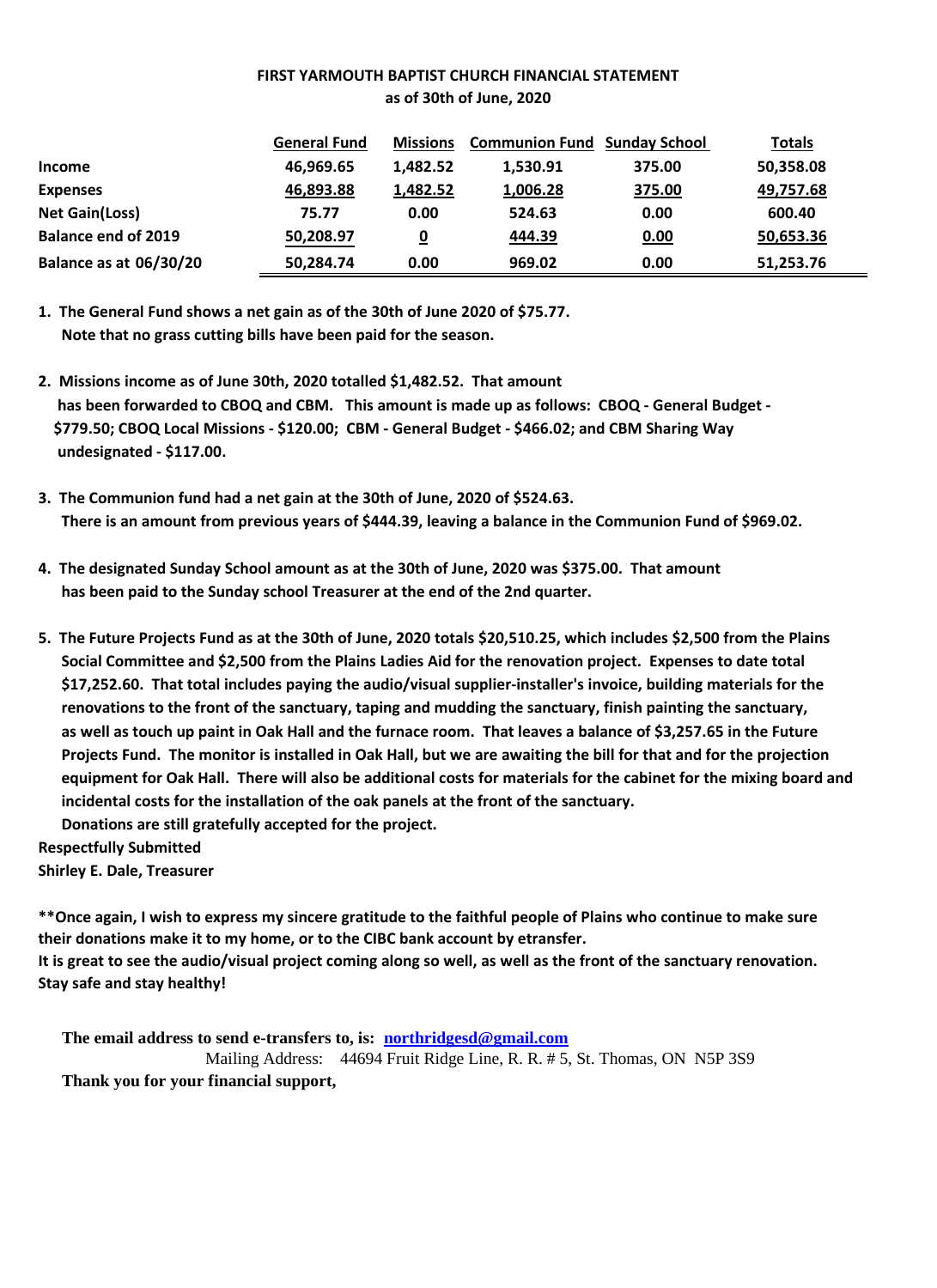# **PASTORS' PAGE Dayna's Oak**

**During these months of the church 'sabbatical' I've suggested that we share some memories or favorite things or people at our church. Last month I relived the weeks prior to my call to this pastorate, with the aid of my mother's diary entries.**

**For this summer's missive, I want to remember the special human who gave the church the magnificent Oak Tree which stands on the north yard of the church. Her name was Dayna Michelle Ruddock. She is the beloved daughter of Wayne & Donna, cherished daughter of Malcolm Rust and dearest 'big' sister to Ryan and Todd. June 23, 2020 was Dayna's 50th Birthday. Tragically, she died from cancer in l992.**



**I almost wrote: 'as a victim' of cancer at the end of that sentence, but Dayna probably would not have approved of that word. She didn't spend a lot of time, at least in my presence, feeling sorry for herself. Nor did she rail and rant against the tumor that prevented her from realizing her dreams as a performer in NYC**

**or working for Disney. After an unsuccessful surgery in October 1990 to remove a tumor entwined in her spine, Dayna's legs became paralysed. She became a full-time resident in the newly built Continuing Care Centre at STEGH.**

**20 year old Dayna chose to use her energies and her influence to cheer up and encourage her friends and family members. She was graciously supportive of Plains' newly arrived 'wet behind the ears' woman preacher. Some of you will remember Mother's Day, l991 when Dayna and the congregation moved outside to the north lawn to plant an oak tree sapling. The tree was a gift from Dayna to the children of the church. Dayna threw in the first shovel full of dirt on the roots of that sapling from her wheelchair and then the children did the rest of the shovelling. It was a memorable day: bitter-sweet, poignant and painfully wonderful.**

**Dayna grew up in the former Plains Church. Her dad, Wayne was an active member and quite an entertainer in his own right, so I hear. He sang and played guitar. While in Performing Arts School in NYC 19 year old Dayna had been baptized…..in a bathtub! Her mother was somewhat aghast at that thought but Dayna could be a bit unorthodox sometimes. In August of l991, three months after the tree-planting, Dayna was wheeled**